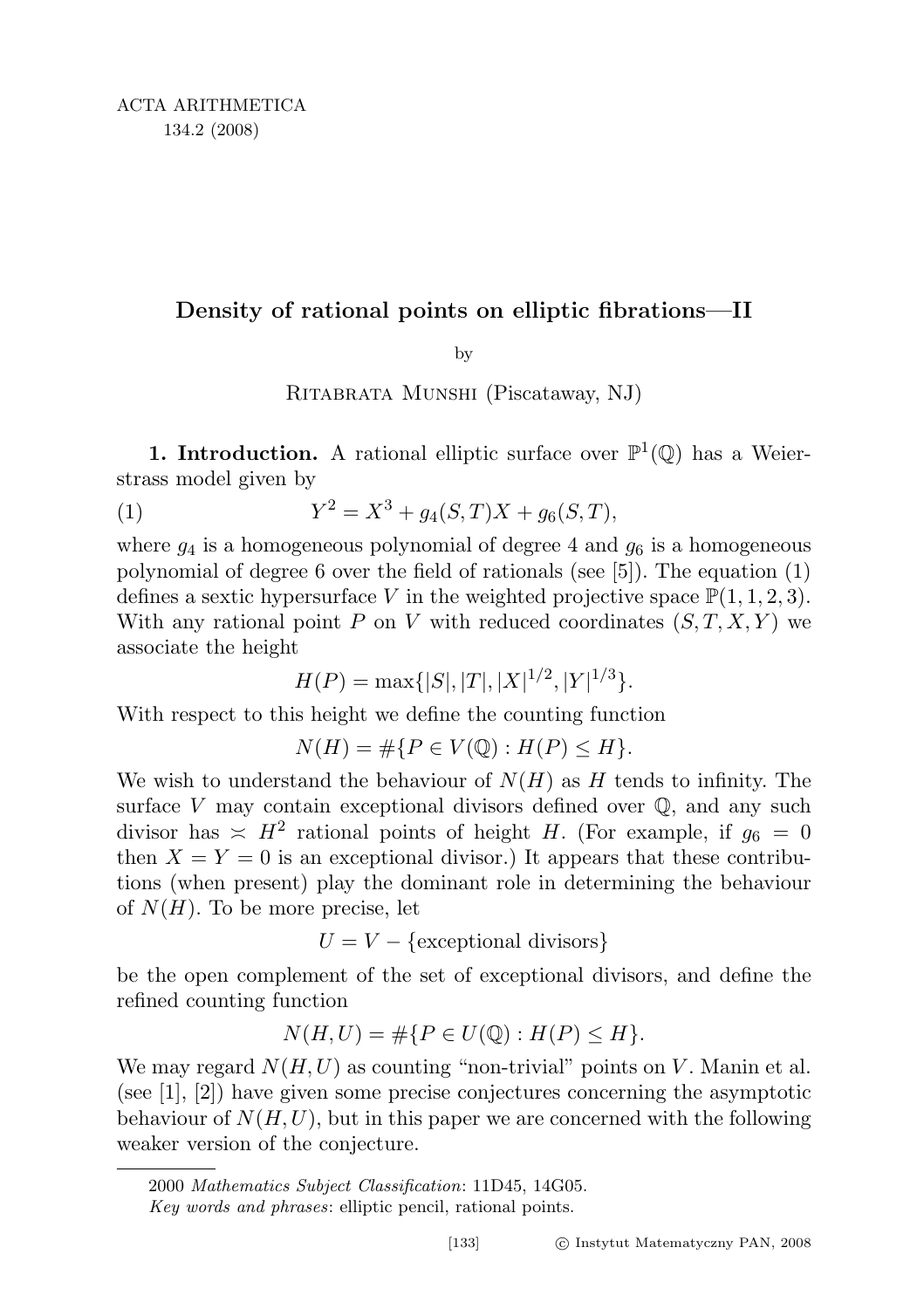CONJECTURE 1. For any  $\varepsilon > 0$ , we have

$$
(2) \t\t N(H,U) \ll H^{1+\varepsilon},
$$

where the implied constant depends on the variety V and  $\varepsilon$ .

In our previous paper [6] we established some rough estimates towards this conjecture for certain special elliptic fibrations. In particular, for the surface given by

(3) 
$$
Y^2 = X^3 + Q(S,T)^3,
$$

where  $Q(S,T)$  is a positive definite quadratic form defined over  $\mathbb{Z}$ , we proved that

$$
(4) \t\t N(H, U) \ll H^{4/3 + \varepsilon}.
$$

This was obtained by counting the number of integer solutions of  $Y^2 =$  $X^3 + Z^3$ , via reduction to a pair of quadratic equations and an application of a uniform bound of Heath-Brown on the density of rational points on plane conics.

On the other hand, from our recent work with Iwaniec [4], one may establish the almost sharp lower bound

$$
N(H, U) \gg \frac{H}{(\log H)^{3/2}}
$$

for the surface

(5) 
$$
Y^2 = X^3 + aQ(S,T)^2X + bQ(S,T)^3,
$$

where Q is a quadratic form. (In [4] we assume that the cubic  $X^3 + aX + b$ is irreducible.) So it is desirable to obtain good upper bounds for  $N(H, U)$ in the case of the surface given by (5).

We note that from the geometric point of view, the surfaces given by  $(5)$ are precisely the rational elliptic surfaces with two conjugate double points (see [5]). In this paper we deal with such surfaces. We also assume that the associated cubic form

$$
f(X,Z) = X^3 + aZ^2X + bZ^3
$$

factorizes as a product of a linear form and a positive definite quadratic form. Hence after a change of variable we may assume

(6) 
$$
f(X,Z) = (X + \lambda Z)(X + \delta Z)(X + \bar{\delta}Z),
$$

where  $\lambda \in \mathbb{Z}$ , and  $\delta$  is a generator of the ring of integers of an imaginary quadratic field. As in [6], the problem of estimating  $N(H, U)$  boils down to counting the number of integer solutions of the equation  $Y^2 = f(X, Z)$  with the restriction  $|X| < H^2$  and  $|Z| < H^2$ . Now we state our main theorem.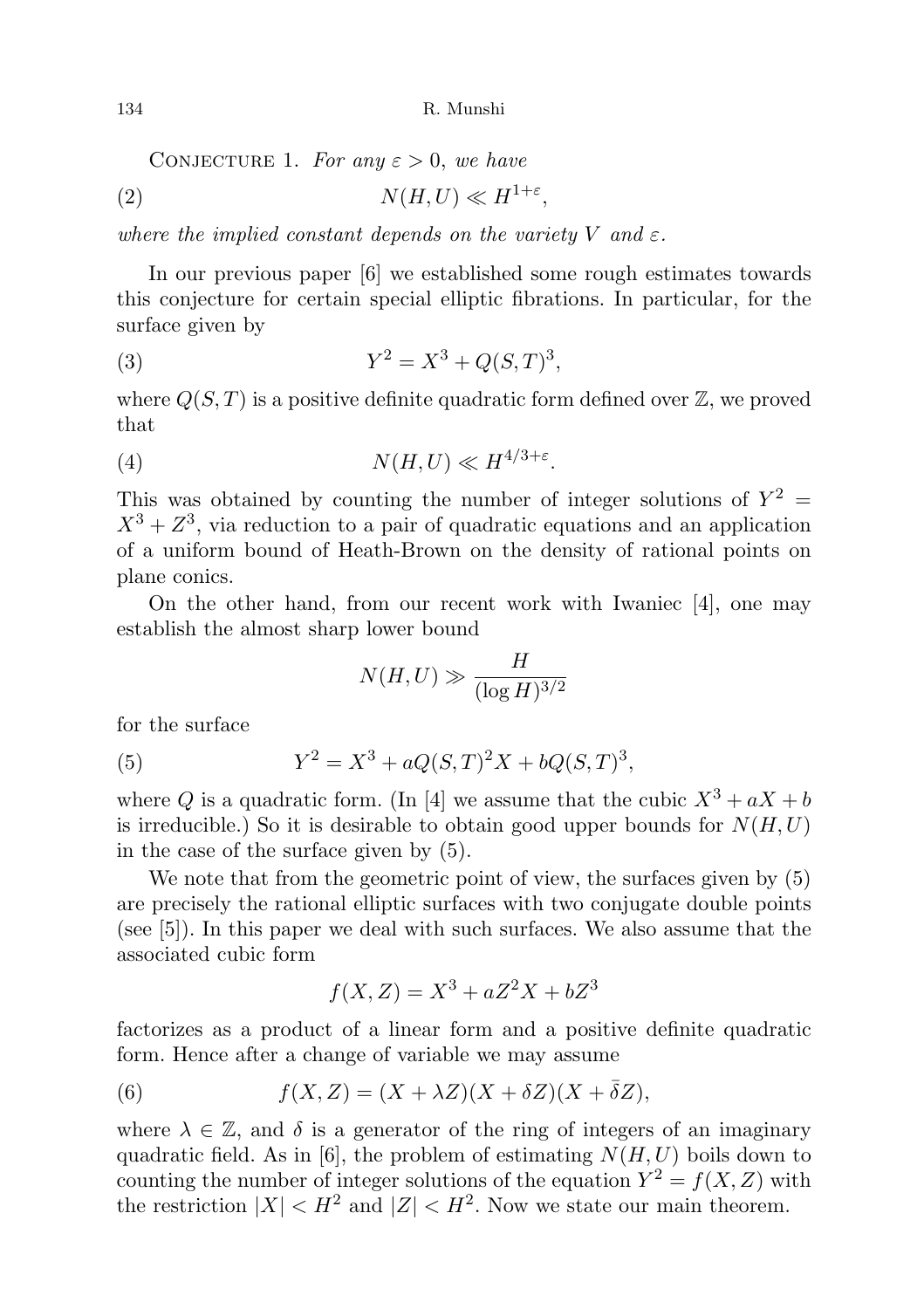THEOREM 2. Suppose the cubic  $f(X, Z)$  satisfies (6). Then the number of integer solutions to the equation  $Y^2 = f(X, Z)$  with the restrictions

 $0 < |X|, |Z| < H^2$  and  $Y \neq 0$ 

is bounded by  $O_{f,\varepsilon}(H^{5/4+\varepsilon}).$ 

From the above theorem we conclude the following bound for the density of rational points on the surface (5).

COROLLARY 3. Suppose the cubic  $f(X, Z)$  satisfies (6), and Q is a positive definite binary quadratic form defined over  $\mathbb Z$ . Let V be the surface

$$
Y^2 = f(X, Q(S, T)).
$$

Then  $N(H, U) = O_{f, Q, \varepsilon}(H^{5/4+\varepsilon}).$ 

*Proof.* The corollary follows by setting  $Z = Q(S,T)$ , and observing that there are at most  $O(H^{\varepsilon})$  pairs  $(S,T)$  for each fixed Z.

Remark 1. We observe that the cubic associated to the surface (3) satisfies (6). Hence the above corollary improves our earlier result (4).

**2. A lemma.** For simplicity we assume that in (6) we have  $\delta =$ √ D where D is a square-free negative number congruent to 2, or 3 modulo 4. Let  $K = \mathbb{Q}(\sqrt{D})$  be the imaginary quadratic field and  $\mathcal{O}_K = \mathbb{Z}[\sqrt{D}]$  the ring of integers. Then the norm form is given by  $N(a + \sqrt{D}b) = a^2 - Db^2$ . Suppose h is the class number and let  $\mathcal R$  be a set of integral representatives of the classes such that the norm of each ideal in  $R$  satisfies the Minkowski bound.

Let  $d_1$  and  $d_2$  be a pair of coprime square-free positive rational integers, and let  $d = d_1 d_2$ . Consider the following pair of equations:

$$
(7) \t\t d_1y_1^2 = x + \lambda z,
$$

(8) 
$$
d_2 y_2^2 = x^2 - D z^2,
$$

in four variables  $x, z, y_1$  and  $y_2$ . Our goal in this section is to estimate the number  $N(H; d_1, d_2)$  of integer solutions of the above pair of equations with the restrictions  $0 < |x|, |z| < H$ ,  $y_i \neq 0$ , and  $(x, z) = 1$ .

Lemma 4. We have

$$
N(H; d_1, d_2) \ll_{\lambda, D, \varepsilon} \{1 + \sqrt{H/d}\} (Hd)^{\varepsilon}
$$

for any  $\varepsilon > 0$ .

Proof. First, we obtain a set of parametric solutions of (8). Substituting these in (7) we get a set of conics. Then we apply a result of Heath-Brown (Lemma 5 below) to count the number of points on these conics.

Let  $(y_2, \underline{x}, z)$  be a solution of (8). Since x and z are coprime, it follows that  $(x + \sqrt{D} z)$  and  $(x - \sqrt{D} z)$  are coprime except for a possible common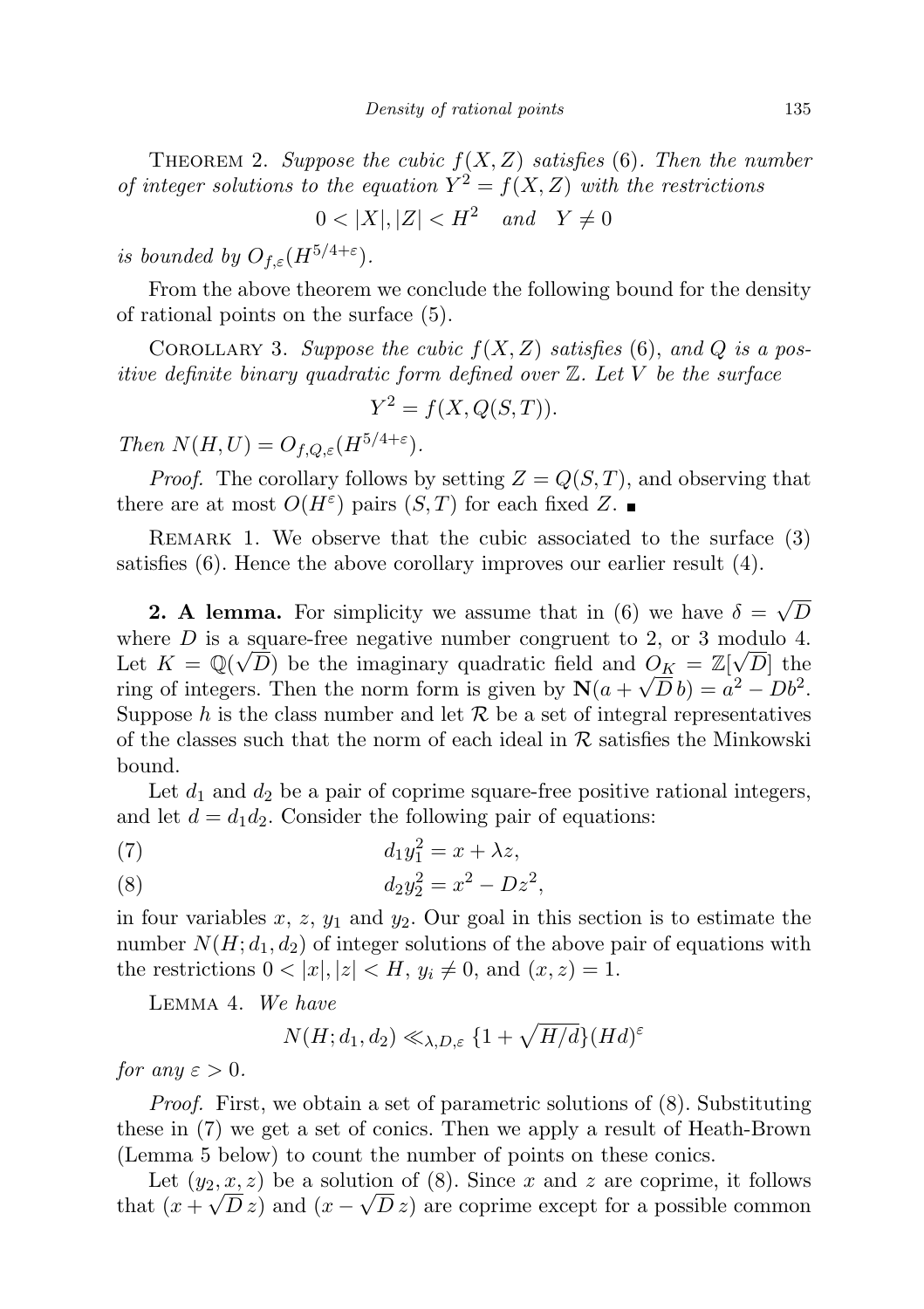136 R. Munshi

factor  $l | 4D$ . Hence from equation (8) we conclude that

(9) 
$$
(x + \sqrt{D}z)O_K = uv^2,
$$

where **u** is square-free and each prime ideal appearing on the right hand side is either split or ramified. Consequently,

(10) 
$$
\mathbf{Nu} = d_2 \quad \text{and} \quad \mathbf{Nv} = y_2.
$$

Now we have ideals I and J in the set  $R$  of integral representatives of ideal classes, such that

(11) 
$$
I\mathbf{u} = uO_K \text{ and } J\mathbf{v} = vO_K
$$

for some algebraic integers  $u = a +$ √  $D b$  and  $v = M +$ √  $\frac{d}{dx} v = M + \sqrt{D} N$ , respectively. From (9) and (11) we see that  $IJ^2 = (e + \sqrt{D}f)O_K$  is principal. Then it follows that

$$
(x + \sqrt{D} z)(e + \sqrt{D} f) = \alpha (a + \sqrt{D} b)(M + \sqrt{D} N)^2
$$

for some unit  $\alpha$  in  $O_K$ . Without loss of generality, we may assume that  $\alpha = 1$ . Then we get

(12) 
$$
ex + Dfz = a(M^2 + DN^2) + 2bDMN,
$$

(13) 
$$
fx + ez = 2aMN + b(M^2 + DN^2).
$$

Solving this system of linear equations we can express  $x, z$  as quadratics in M, N with coefficients depending on a, b, e, f and D. We note that there are at most  $O_{D,\varepsilon}(d^{\varepsilon})$  choices for  $(a, b)$ , and at most  $O_D(1)$  choices for  $(e, f)$ . So we conclude that if  $(y_2, x, z)$  is a solution of  $(8)$ , then  $(x, z)$  satisfies the equations (12), (13) for some choice of  $(a, b, e, f)$ .

Now, substituting the values of  $x$  and  $z$  in the equation  $(7)$ , we get

(14) 
$$
Ed_1y_1^2 = AM^2 + 2BMN + CN^2,
$$

where  $E = e^2 - Df^2$ , and the other coefficients are as follows:

$$
A = (ea - Dfb) + \lambda (eb - fa),
$$
  
\n
$$
B = D(eb - fa) + \lambda (ea - Dfb),
$$
  
\n
$$
C = D(ea - Dfb) + \lambda D(eb - fa).
$$

It remains to count the number of solutions of (14). First, it is crucial to note that there are restrictions on the possible values of  $gcd(M, N, y_1)$ . Using the coprimality of x and z, and equations  $(12)$ ,  $(13)$ , we observe that  $gcd(M, N)$  divides E. So we are only concerned with those solutions of (14) such that  $gcd(M, N, y_1) | E$ . The set of all such integers E, and hence the set of all possible values for  $gcd(M, N, y_1)$ , is determined by the fixed set of representatives  $\mathcal R$ . This means that the number of solutions of (14) that contribute to  $N(H; d_1, d_2)$  is, up to a power of D, the same as the number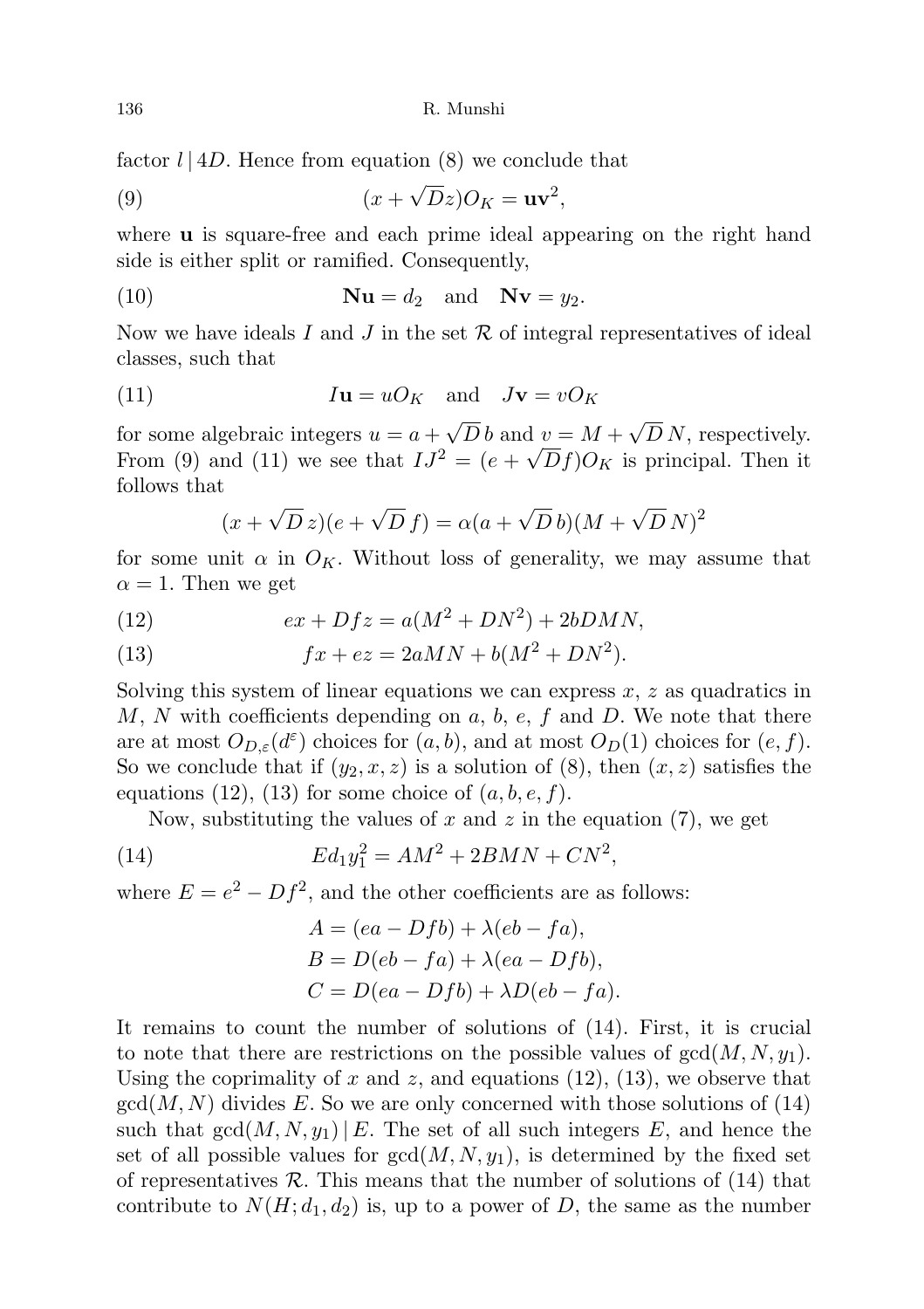of primitive solutions (i.e.  $gcd(M, N, y_1) = 1$ ) of (14) in the box

(15) 
$$
|y_1| \ll \sqrt{H}/\sqrt{d_1}, \quad |M|, |N| \ll_D \sqrt{H}/d_2^{1/4}.
$$

These inequalities follow from the equations (7) and (9). To count the primitive solutions we use the following result of Heath-Brown [3].

LEMMA 5 (Heath-Brown). Let q be a ternary quadratic form with matrix M. Let  $\Delta = |\text{det }\mathcal{M}|$ , and assume that  $\Delta \neq 0$ . Write  $\Delta_0$  for the highest common factor of the  $2 \times 2$  minors of M. Then the number of primitive integer solutions of  $q(x) = 0$  in the box  $|x_i| < R_i$  is

$$
\ll_{\varepsilon} \{1 + (R_1 R_2 R_3 \Delta_0^2 / \Delta)^{1/3 + \varepsilon}\} (R_1 R_2 R_3)^{\varepsilon}
$$

for any  $\varepsilon > 0$ .

We apply the above result to the equation (14). In this case the absolute value of the determinant is given by

$$
d_1|E(B^2 - AC)| = d_1(\lambda^2 - D)\mathbf{N}u(\mathbf{N}IJ^2)^2 \ge d.
$$

Also the gcd of all  $2\times 2$  minors is E, which is  $O_D(1)$ . Hence, in the notations of Lemma 5, we have  $\Delta \geq d$  and  $\Delta_0 = O_D(1)$ . Also from (15) we get

$$
R_1 R_2 R_3 \ll_{\lambda, D} H^{3/2}/d^{1/2}.
$$

So it follows from Lemma 5 that the number of solutions of (14) contributing to  $N(H; d_1, d_2)$  is

$$
\ll_{\lambda,D,\varepsilon} \{1+\sqrt{H/d}\}(Hd)^{\varepsilon}.\blacksquare
$$

REMARK 2. We note that the exponent of  $H$  in Lemma 4 is sharp. In fact, it follows that √

$$
N(H; d_1, d_2) \gg_{\lambda, D, d} \sqrt{H},
$$

if any of the conics (14) has a rational point. For example, consider the system (7), (8) with  $d_1 = d_2 = \lambda = -D = 1$ . Then a set of solutions of (8) is given by taking  $(x, z, y_2) = (a^2 - b^2, 2ab, a^2 + b^2)$ . Substituting this in (7), we get a conic

$$
y_1^2 = a^2 - b^2 + 2ab.
$$

Clearly  $(y_1, a, b) = (1, 1, 0)$  is a point on the conic, and then we can construct  $\gg \sqrt{H}$  rational points which contribute to  $N(H; d_1, d_2)$ . The author wishes to thank the referee for this observation.

**3. Proof of Theorem 2.** Suppose  $(X, Y, Z)$  is an integer triplet satisfying the equation

$$
(16) \t\t Y^2 = f(X, Z),
$$

and such that  $Y \neq 0$  and  $0 < |X|, |Z| < H^2$ . We write  $g = \text{gcd}(X, Z)$  in the form  $g = dt^2$ , where d is square-free. It follows from (16) that  $d^2t^3|Y$ .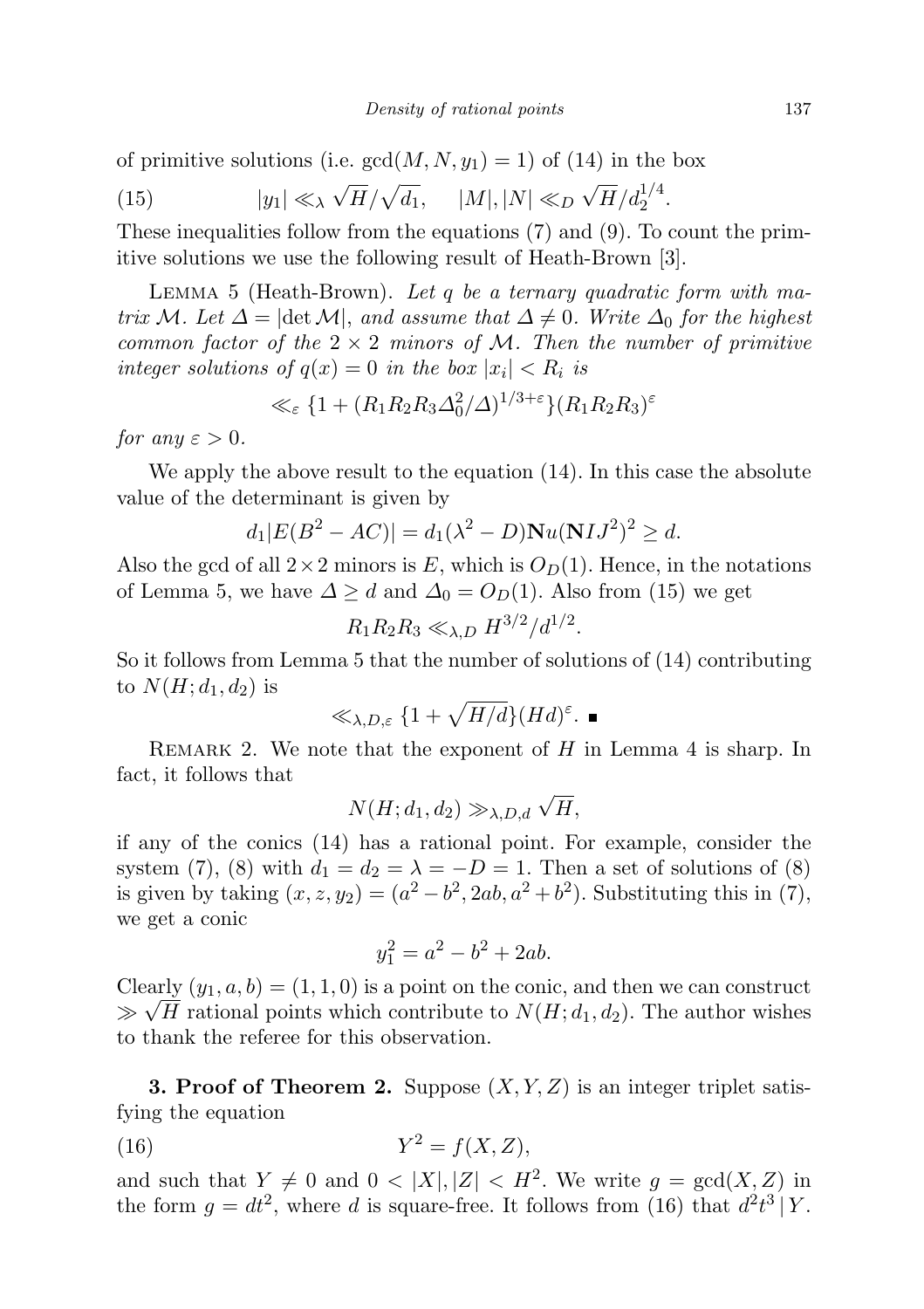Defining

$$
x = \frac{X}{g}, \quad z = \frac{Z}{g}, \quad y = \frac{Y}{d^2 t^3},
$$

we observe that the integer triplet  $(x, y, z)$  satisfies the equation

(17) 
$$
dy^2 = f(x, z)
$$
 with  $(x, z) = 1$ .

Also, we have  $d < (H/t)^{3/2}$  and the size restrictions

$$
0 < |x|, |z| < \frac{1}{d} \left(\frac{H}{t}\right)^2 \quad \text{and} \quad 0 < |y| \ll_f \frac{1}{d^2} \left(\frac{H}{t}\right)^3.
$$

Our aim is to count the number of integer solutions of the equation (17) for any given square-free d, satisfying the above restriction on the sizes. As the form of the equation does not depend on the positive integer  $t$ , we do the counting by writing H in place of  $H/t$ , and then at the end we replace t back and sum over the range  $0 < t < H$ . However from the form of the estimate it will be clear that this sum over  $t$  only increases the bound by a constant and does not alter the magnitude.

Using the assumed structure  $(6)$  of the cubic form f, we observe that d and y factorize as  $d = d_1 d_2$  and  $y = y_1 y_2$  so that

$$
(18) \t\t d_1y_1^2 = x + \lambda z,
$$

(19) 
$$
d_2y_2^2 = \mathbf{N}(x+\sqrt{D}z).
$$

Now we apply the bound from Lemma 4 to count the number of solutions when d is in the range  $d < H^{5/4}$ . It follows that

(20) 
$$
\sum_{\substack{0<|X|,|Z|
$$

For larger values of d we count by switching the "parameters" and the "variables". To this end we combine the equations (18), (19) and obtain

(21) 
$$
d_2y_2^2 = (y_1^4)d_1^2 - (2\lambda y_1^2)d_1z + (\lambda^2 - D)z^2.
$$

We consider this as an equation in  $y_2$ ,  $d_1$  and  $z$ , with parameters  $d_2$  and  $y_1$ . Now given  $d_2$  and  $y_1$ , we restrict  $d_1$  to the dyadic segment [L, 2L]. Then we note that we have the following bounds:

$$
0 < |y_2| \ll_f \frac{H^2}{L d_2^{3/2}}
$$
 and  $0 < |z| \ll \frac{H^2}{L d_2}$ .

Observe that the bound on  $y_2$  follows from (19). Also  $gcd(y_2, d_1, z) = 1$ , as otherwise equation (18) will imply that  $gcd(x, z) > 1$ . In the context of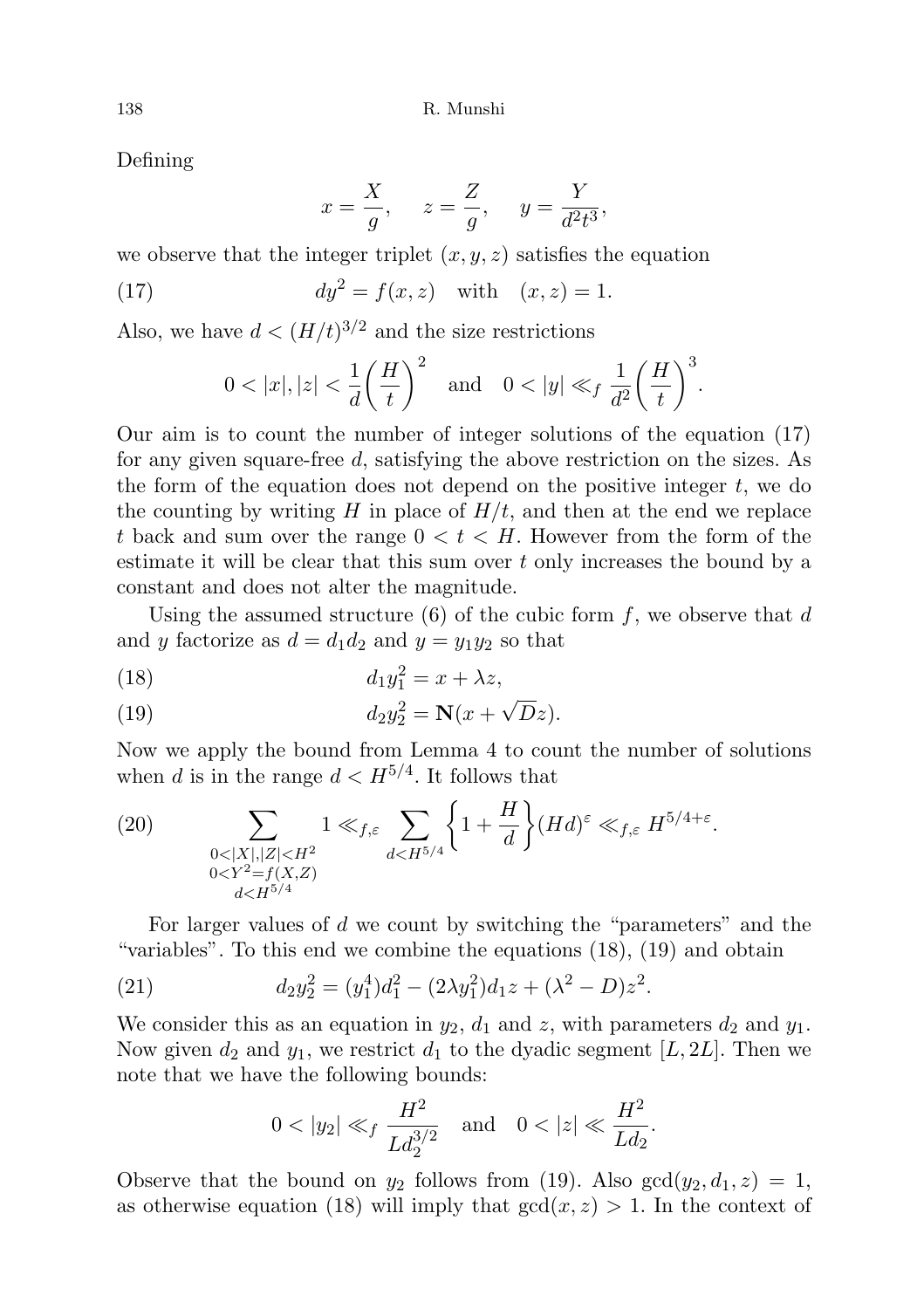equation (21), using the notations of Lemma 5, we note that

$$
R_1 R_2 R_3 \ll_f \frac{H^4}{L d_2^{5/2}}, \quad \Delta \gg_f d_2 y_1^4, \quad \Delta_0 \ll_f 1.
$$

So by Lemma 5, the number of solutions of (21) is

(22) 
$$
\ll_{f,\varepsilon} \left\{ 1 + \frac{H^{4/3}}{L^{1/3} d_2^{1/6} d_2 y_1^{4/3}} \right\} H^{\varepsilon}.
$$

Now since  $d_1 d_2 > H^{5/4}$ , we get

$$
L^{1/3}d_2^{1/6} \gg H^{5/12}d_2^{-1/6}.
$$

Combining this with the inequality  $d_2 \ll_f H^{4/3}$  (which follows from (19)), we find that the expression in (22) is

$$
\ll_{f,\varepsilon} \left\{ 1 + \frac{H^{41/36}}{d_2 y_1^{4/3}} \right\} H^{\varepsilon}.
$$

Then adding the contribution of all the dyadic blocks, we conclude that the number of solutions with  $d_2y_1 \n\t\le H^{5/4}$  is at most  $O_{f,\varepsilon}(H^{5/4+\varepsilon})$ .

Now it remains to count the number of solutions of (16) with

(23) 
$$
d_1 d_2 > H^{5/4}
$$
 and  $d_2 y_1 > H^{5/4}$ .

Multiplying the above inequalities we get  $d_1y_1d_2^2 > H^{5/2}$ . From the size restriction and equation (18) we get  $d_1y_1^2 \ll_f H^2/d$ , and hence  $d_1y_1 \ll_f$ restriction and equation-<br> $H/\sqrt{d_2}$ . It follows that

$$
\frac{Hd_2^2}{\sqrt{d_2}} \gg_f d_1 y_1 d_2^2 > H^{5/2},
$$

i.e.  $d_2 \gg_f H$ . The number of possible values for z is at most  $H^2/d \ll_f H^{3/4}$ . Also from the bound  $d_1y_1 \ll_f H/\sqrt{d_2} \ll_f \sqrt{H}$ , it follows that the number of possible pairs  $(d_1, y_1)$  is

$$
\ll_f \sum_{n \le \sqrt{H}} \sum_{d_1 y_1 = n} 1 \ll_{f,\varepsilon} H^{1/2 + \varepsilon}.
$$

Hence under (23) the number of possible values that the triplet  $(d_1, y_1, z)$ may take is at most  $O_{f,\varepsilon}(H^{5/4+\varepsilon})$ . Also we notice that x is uniquely determined from the triplet using equation (18), and  $d_2$ ,  $y_2$  are uniquely determined (as  $d_2$  is square-free) from equation (19). Hence the number of solutions under the restriction (23) is bounded by  $O_{f,\varepsilon}(H^{5/4+\varepsilon})$ . The theorem follows. ■